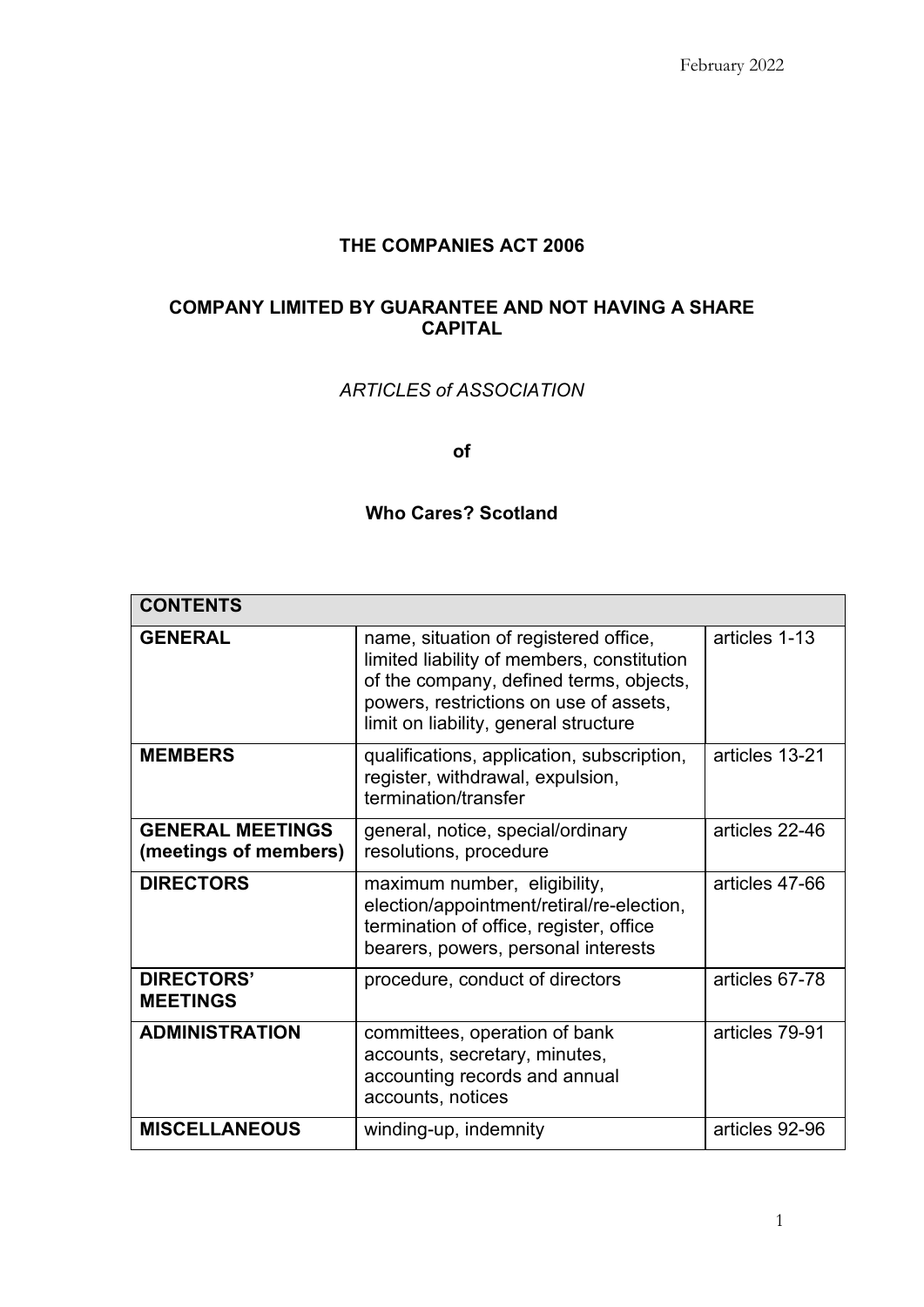#### **Name**

1. The company's name is "Who Cares? Scotland".

### **Registered office**

2. The company's registered office is to be situated in Scotland.

#### **Liability of members**

3. The liability of the members is limited.

#### **Constitution of company**

4. No model articles of association, whether under the Act, Schedule 2 to the Companies (Model Articles) Regulations 2008 or other subordinate legislation apply to this company.

#### **Defined terms**

5. In these articles of association, unless the context requires otherwise:-

"**Act**" means the Companies Act 2006;

"**Care Experienced**" refers to anyone who has been or is currently in care or from a looked-after background at any stage in their life, no matter how short, including adopted children who were previously looked-after. This care may have been provided in one of many different settings such as in residential care, foster care, kinship care, or through being looked-after at home with a supervision requirement.

"**charity**" means a body which is either a "**Scottish charity**" within the meaning of section 13 of the Charities and Trustee Investment (Scotland) Act 2005 or a "charity" within the meaning of section 1 of the Charities Act 2006, providing (in either case) that its objects are limited to charitable purposes;

"**charitable purpose**" means a charitable purpose under section 7 of the Charities and Trustee Investment (Scotland) Act 2005 which is also regarded as a charitable purpose in relation to the application of the Taxes Acts;

"**electronic form**" has the meaning given in section 1168 of the Act;

"**OSCR**" means the Office of the Scottish Charity Regulator;

"**property**" means any property, heritable or moveable, real or personal, wherever situated; and

"**subsidiary**" has the meaning given in section 1159 of the Act.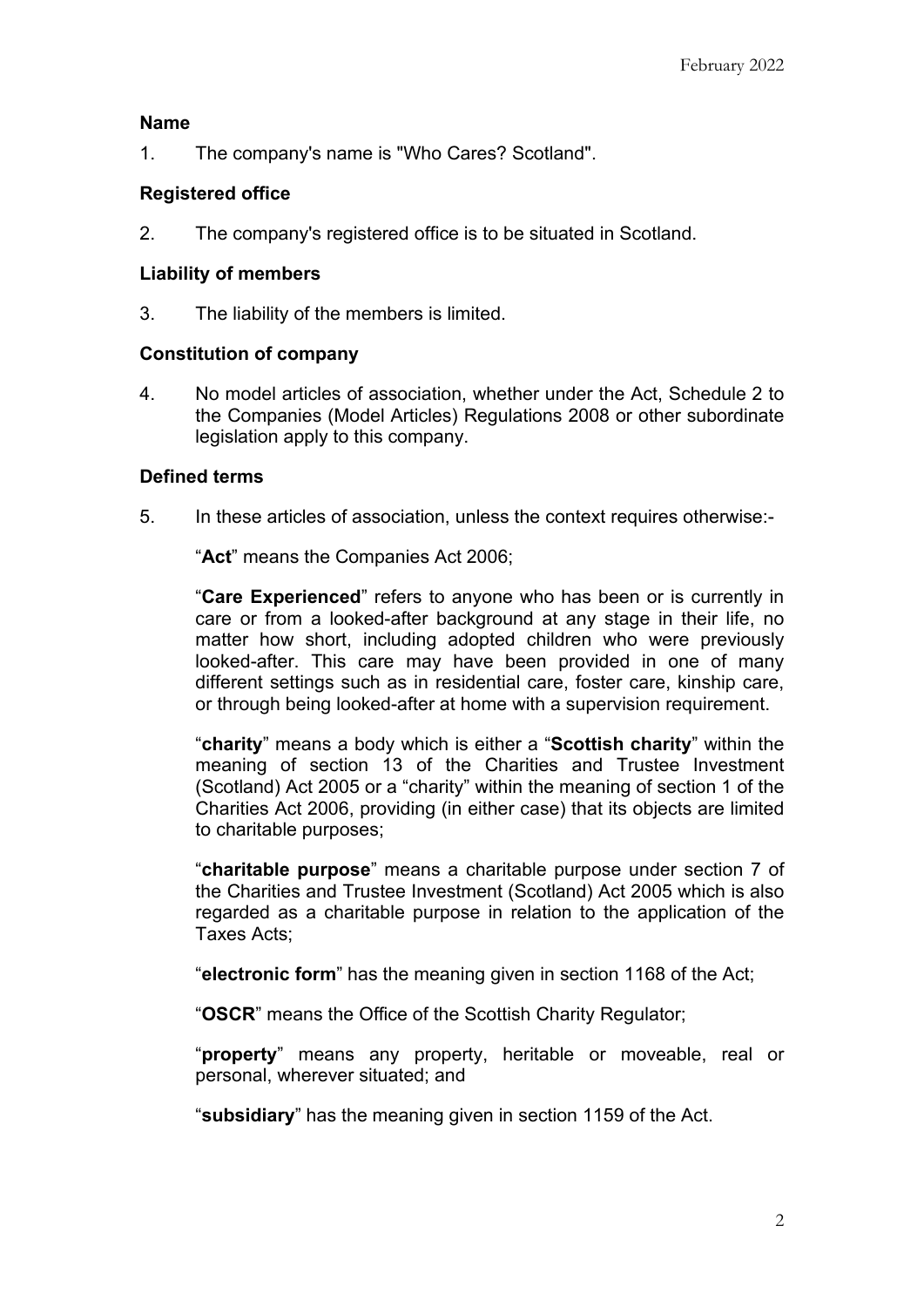6. Any reference to a provision of any legislation (including any statutory instrument) shall include any statutory modification or re-enactment of that provision in force from time to time.

# **Objects**

- <span id="page-2-0"></span>7. The company's objects are:
	- a. To deliver high quality independent advocacy, children's rights and participation support to Care Experienced people, who are (or have been) looked after, subject to formal processes and structures or care leavers, working with them to ensure their rights are realised and their achievements recognised. We will also provide independent advocacy for children and young people subject to formal processes, such as child protection processes. In addition to this we will provide independent advocacy for the brothers and sisters of children and young people subject to the children's hearings system's processes.
	- b. To enable Care Experienced people, but not exclusively, who are looked after or subject to formal processes and structures, and care leavers, to speak out, campaign for change and reach their potential.
	- c. To provide relief to Care Experienced people by helping them to access information and advice, signposting them to other organisations who can help, and where needed, practical assistance.
- 8. The company's objects are restricted to those set out in article [7](#page-2-0) (but subject to article [9\)](#page-2-1).
- <span id="page-2-1"></span>9. The company may (subject to first obtaining the consent of OSCR) add to, remove or alter the statement of the company's objects in article [7;](#page-2-0) on any occasion when it does so, it must give notice to the registrar of companies and the amendment will not be effective until that notice is registered on the register of companies.

### **Powers**

- 10. In pursuance of the objects listed in article [7](#page-2-0) (but not otherwise), the company shall have the following powers:
	- (a) To engage in direct activities for the provision of advocacy services to looked after children and young people and care leavers, and to conduct research and public awareness campaigns to promote understanding of the needs of looked after children and young people and care leavers in Scotland.
	- (b) To carry on any other activities which further any of the above objects.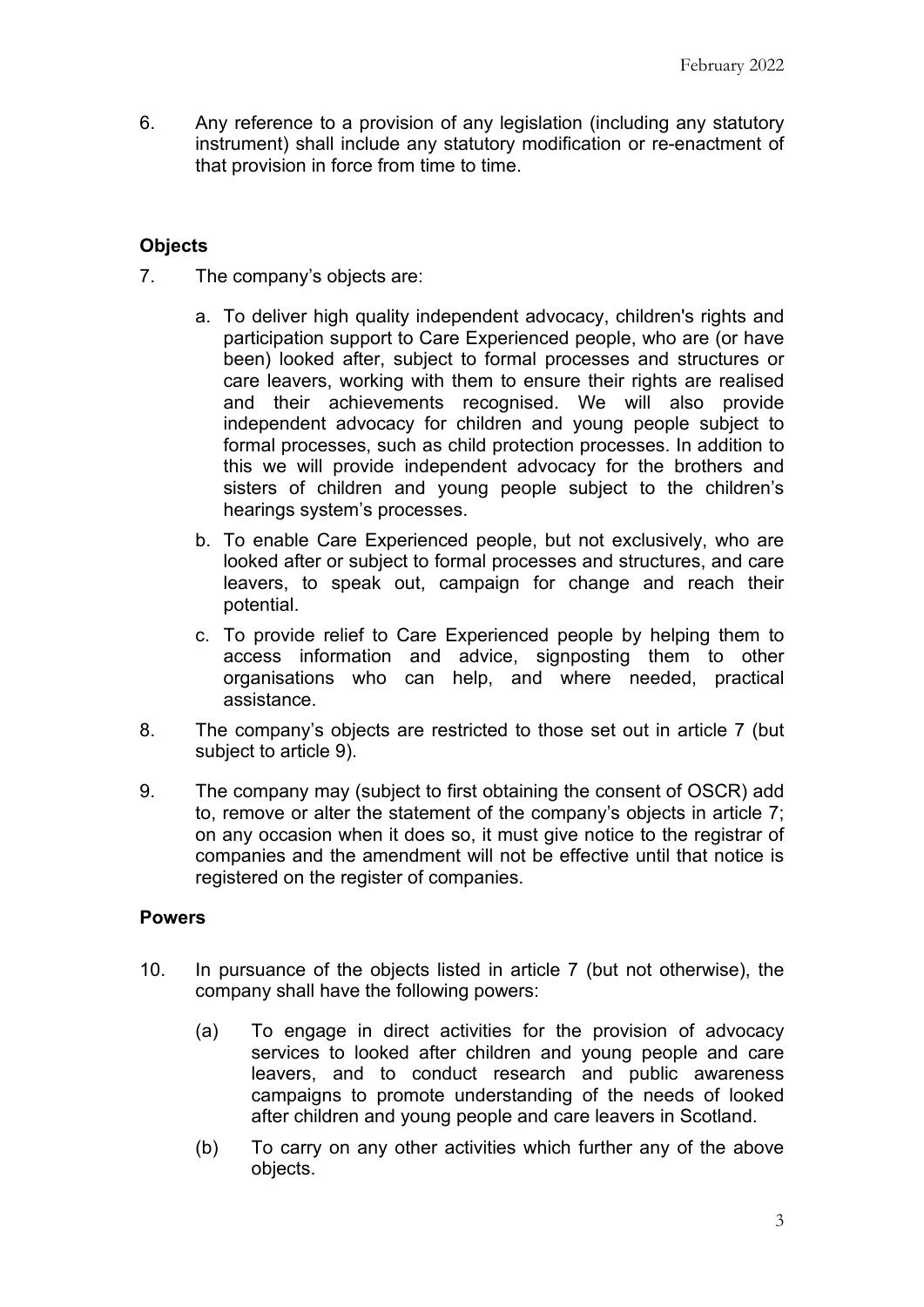- (c) To promote companies whose activities may further one or more of the above objects, or may generate income to support the activities of the company, acquire and hold shares in such companies and carry out, in relation to any such company which is a subsidiary of the company, all such functions as may be associated with a holding company.
- (d) To acquire and take over the whole or any part of the undertaking and liabilities of any body holding property or rights which are suitable for the company's activities.
- (e) To purchase, take on lease, hire, or otherwise acquire, any property or rights which are suitable for the company's activities.
- (f) To improve, manage, develop, or otherwise deal with, all or any part of the property and rights of the company.
- (g) To sell, let, hire out, license, or otherwise dispose of, all or any part of the property and rights of the company.
- (h) To lend money and give credit (with or without security) and to grant guarantees and issue indemnities.
- (i) To borrow money, and to give security in support of any such borrowings by the company, in support of any obligations undertaken by the company or in support of any guarantee issued by the company.
- (j) To employ such staff as are considered appropriate for the proper conduct of the company's activities, and to make reasonable provision for the payment of pension and/or other benefits for members of staff, ex-members of staff and their dependants.
- (k) To engage such consultants and advisers as are considered appropriate from time to time.
- (l) To effect insurance of all kinds (which may include officers' liability insurance).
- (m) To invest any funds which are not immediately required for the company's activities in such investments as may be considered appropriate (and to dispose of, and vary, such investments).
- (n) To liaise with other voluntary sector bodies, local authorities, UK or Scottish government departments and agencies, and other bodies, all with a view to furthering the company's objects.
- (o) To establish and/or support any other charity, and to make donations for any charitable purpose falling within the company's objects.
- (p) To take such steps as may be deemed appropriate for the purpose of raising funds for the company's activities.
- (q) To accept grants, donations and legacies of all kinds (and to accept any reasonable conditions attaching to them).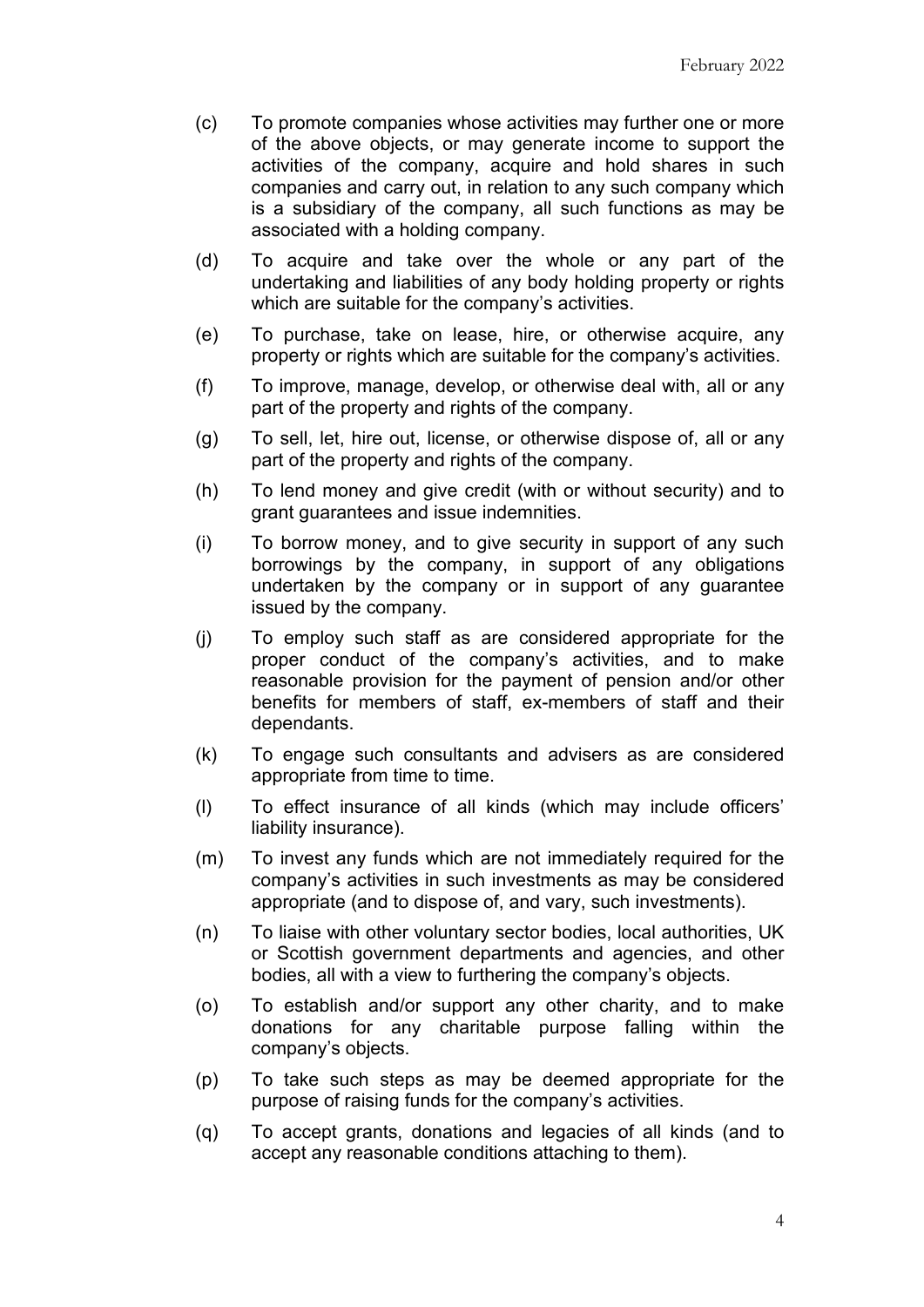- (r) To oppose, or object to, any application or proceedings which may prejudice the company's interests.
- (s) To enter into any arrangement with any organisation, government or authority which may be advantageous for the purposes of the activities of the company, and to enter into any arrangement for co-operation or mutual assistance with any charity.
- (t) To do anything which may be incidental or conducive to the furtherance of any of the company's objects.

### **Restrictions on use of the company's assets**

- 11. (a) The income and property of the company shall be applied solely towards promoting the company's objects.
	- (b) No part of the income or property of the company shall be paid or transferred (directly or indirectly) to the members of the company, whether by way of dividend, bonus or otherwise.
	- (c) No director of the company shall be appointed as a paid employee of the company; no director shall hold any office under the company for which a salary or fee is payable.
	- (d) No benefit (whether in money or in kind) shall be given by the company to any director except (i) repayment of out-of-pocket expenses or (ii) reasonable payment in return for particular services (not being of a management nature) actually rendered to the company.

### **Liability of members with voting rights**

- 12. Each member with voting rights undertakes that if the company is wound up while he/she is a member (or within one year after he/she ceases to be a member), he/she will contribute - up to a maximum of £1 - to the assets of the company, to be applied towards:
	- (a) payment of the company's debts and liabilities contracted before he/she ceases to be a member;
	- (b) payment of the costs, charges and expenses of winding up; and
	- (c) adjustment of the rights of the contributories among themselves.

#### **Membership structure**

- 13. The membership structure of the company consists of:
	- a. FAMILY MEMBER any Care Experienced individual who has completed the membership application process and been approved as a member. These members are voting members. Voting members have the right to attend the annual general meeting (and any other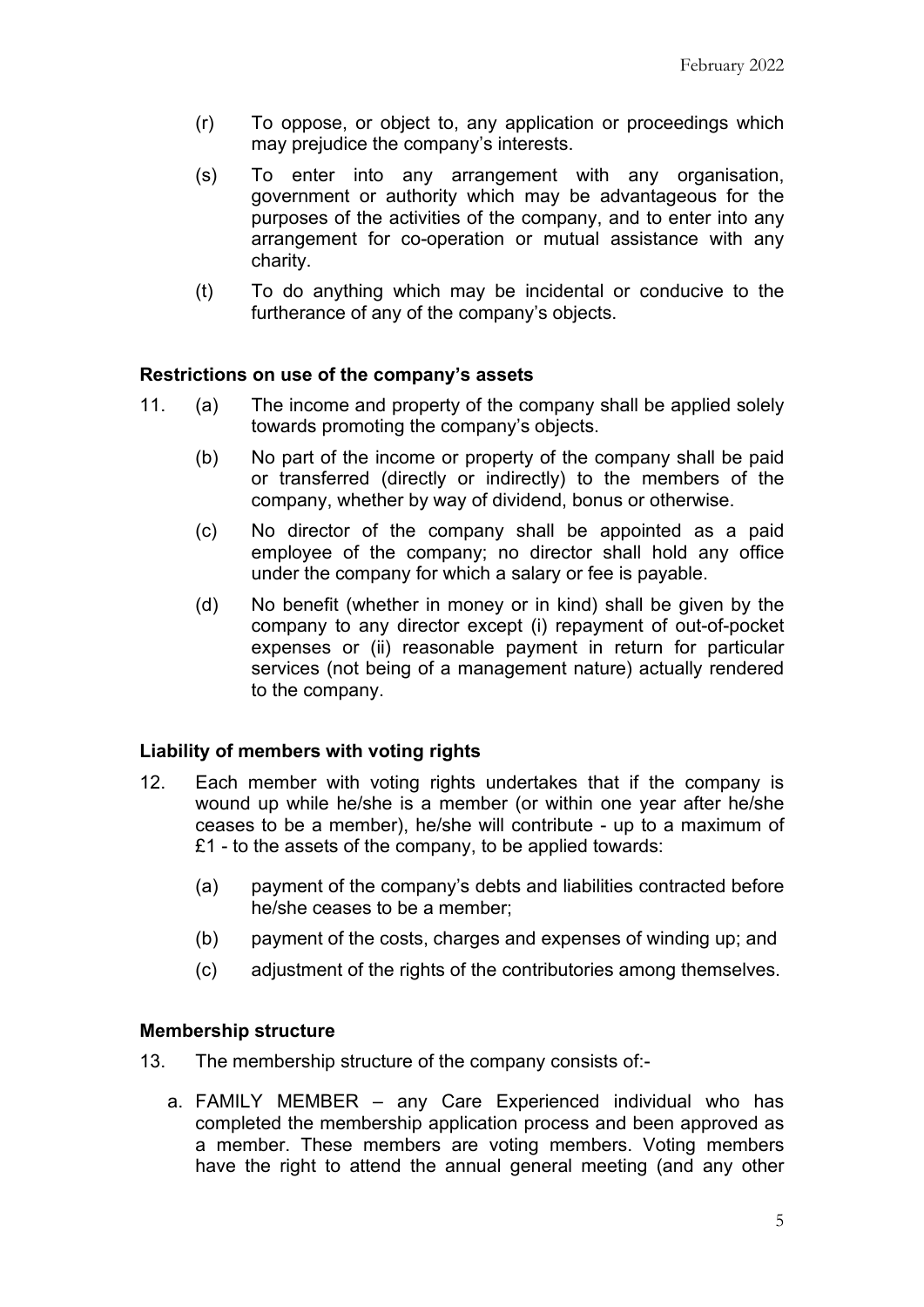general meeting) and have important powers under the articles of association and the Act; in particular, the voting members elect people to serve as directors and take decisions in relation to changes to the articles themselves.

- b. FRIEND any non-care experienced individual or organisation/Local Authority who wish to be associated with the organisation. These members do not have voting rights.
- c. DIRECTORS (BOARD MEMBERS) who hold regular meetings during the period between annual general meetings, and generally control and supervise the activities of the company; in particular, the directors are responsible for monitoring the financial position of the company. Directors have voting rights at Board Meetings and General Meetings.
- d. Employees of the company shall not be eligible for voting rights. Employees of the company shall not be eligible to be a Director.

### **Application for membership**

14. Any person who wishes to become a member must lodge an application through the online membership process. The Directors may, at their discretion, acting reasonably and with due consideration, refuse to admit any person to membership. The Directors shall put in place an effective process to manage applications for membership and may delegate part or all such process to employees of the company.

#### **Membership subscription**

15. The directors may invite 'Friends' of the organisation to contribute an annual subscription.

### **Register of members**

16. The directors shall maintain a register of members, setting out the full name and address of each member, the date on which he/she was admitted to membership, and the date on which any person ceased to be a member.

#### **Withdrawal from membership**

17. Any person who wishes to withdraw from membership shall sign, and lodge with the organisation, a written notice to that effect; on receipt of the notice by the organisation, he/she shall cease to be a voting member.

#### **Expulsion from membership**

18. Any person may be expelled from voting membership by a resolution of the directors at a meeting of the directors or by a special resolution at a general meeting providing that following procedures have been observed: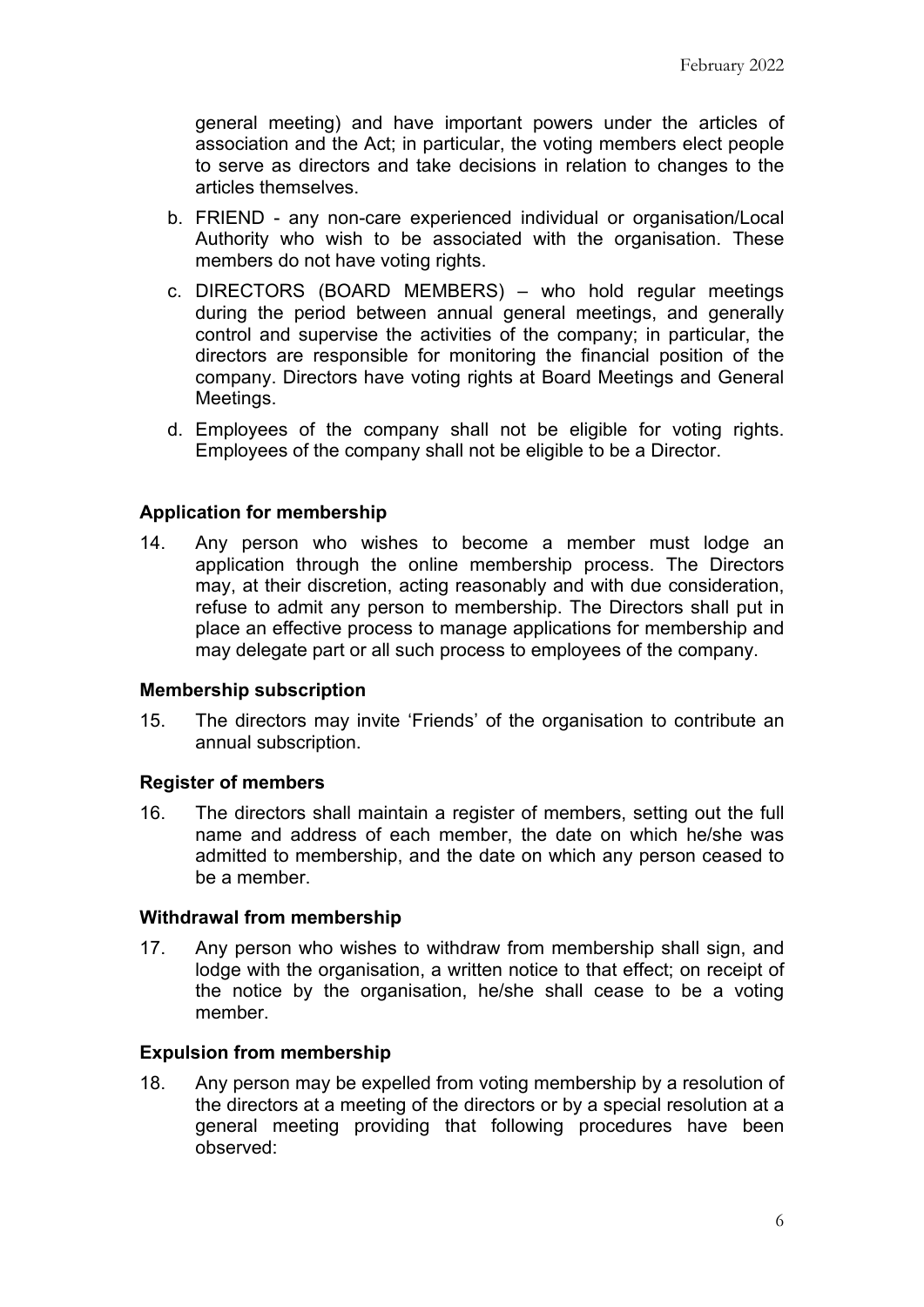- (a) at least 14 days' notice of the intention to propose the resolution must be given to the member concerned, specifying the grounds for the proposed expulsion; and
- (b) the member concerned (or, in the case of a member that is incorporated, its duly appointed representative) shall be entitled to be heard on the resolution at the meeting of the directors or the general meeting (as the case may be) at which the resolution is proposed before it is voted on.

# **Termination/transfer**

- 19. Membership shall cease on:
	- (a) death;
	- (b) notice of resignation being served on the organisation;
- 20. In the case of a member that is an incorporated organisation (Friend), membership shall cease on:
	- (a) the making of any application for its striking-off, or the presentation at court by any competent person of a petition for its winding up;
	- (b) the passing of a resolution for its liquidation;
	- (c) the issue at court by any competent person of a notice of intention to appoint an administrator to the member, a notice of appointment of an administrator to the member or an application for an administration order in respect of the member; or
	- (d) any step is taken by any person to appoint a receiver, administrative receiver or manager in respect of the whole or a substantial part of the assets or undertaking of the member.
- 21. A member may not transfer his/her membership to any other person.

### **General meetings (meetings of members)**

- 22. The directors shall convene an annual general meeting in each year.
- 23. Not more than 15 months shall elapse between one annual general meeting and the next.
- 24. The business of each annual general meeting shall include:-
	- (a) a report by the chair on the activities of the company
	- (b) consideration of the annual accounts of the company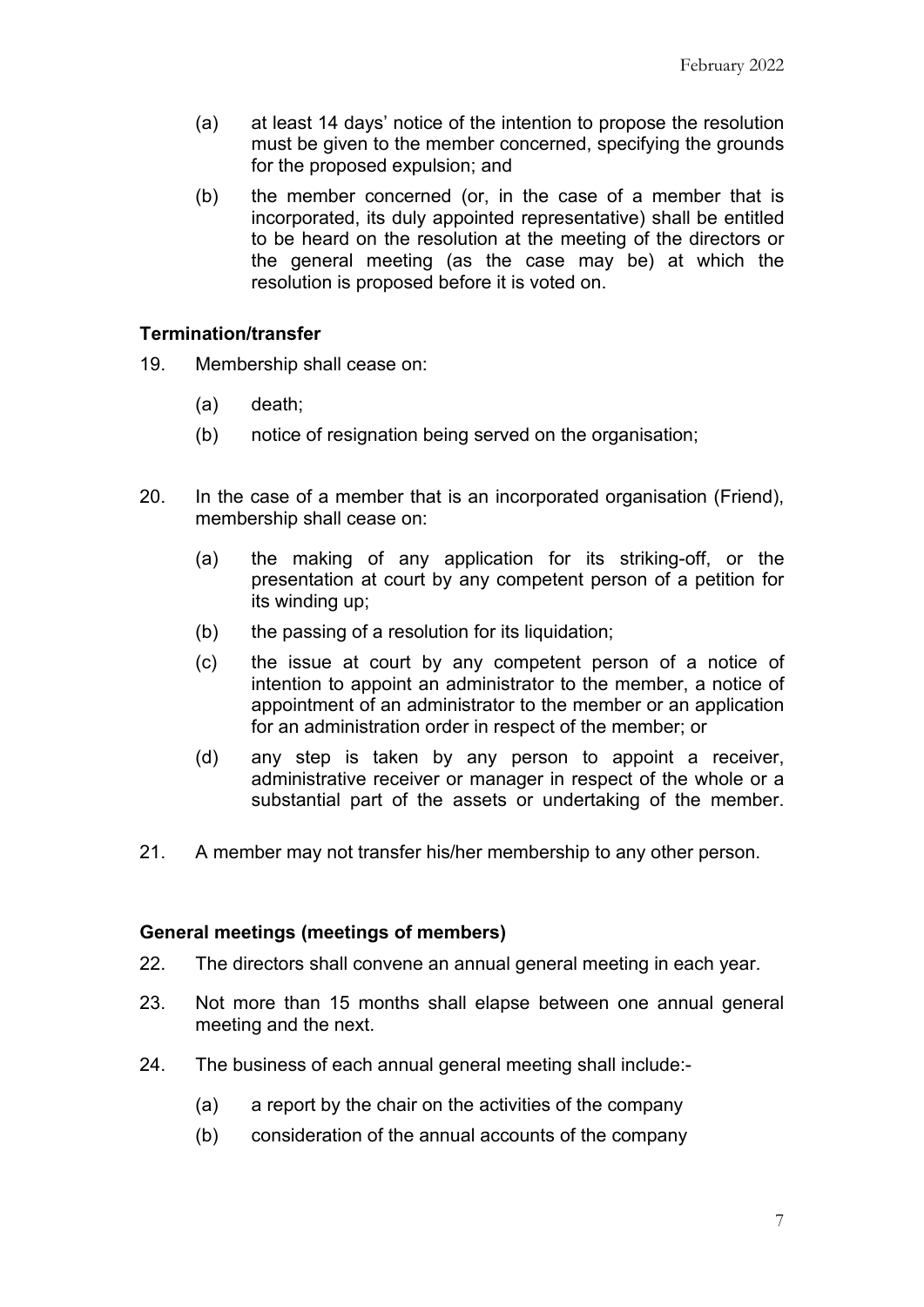- (c) the election/re-election of directors, as referred to in articles 50 to 52.
- 25. The directors may convene a general meeting at any time.
- 26. The directors must convene a general meeting if there is a valid requisition by members (under section 303 of the Act) or a requisition by a resigning auditor (under section 518 of the Act).

### **Notice of general meetings**

- 27. At least 14 days' notice must be given of any general meeting (including an annual general meeting).
- 28. A notice calling a general meeting shall:
	- (a) specify the date, time and place of the meeting;
	- (b) indicate the general nature of the business to be dealt with at the meeting; and
	- (c) if a special resolution or a resolution requiring special notice under the Act is to be proposed, shall also state that fact, giving the exact terms of the resolution.
- 29. A notice convening an annual general meeting shall specify that the meeting is to be an annual general meeting.
- 30. Notice of every general meeting may be given
	- (a) in hard copy form;
	- (b) in writing or, (where the individual to whom notice is given has notified the company of an address to be used for such purpose) in electronic form; and/or
	- (c) (subject to the company notifying members of the presence of the notice on the website, and complying with the other requirements of section 309 of the Act) by means of a website,

or by any combination of these methods.

### **Special resolutions and ordinary resolutions**

- 31. For the purposes of these articles, a "**special resolution**" means a resolution passed by 75% or more of the votes cast on the resolution:
	- (a) at an annual general meeting or other general meeting, providing proper notice of the meeting and of the intention to propose the resolution has been given in accordance with these articles (for the avoidance of doubt, the reference to a 75%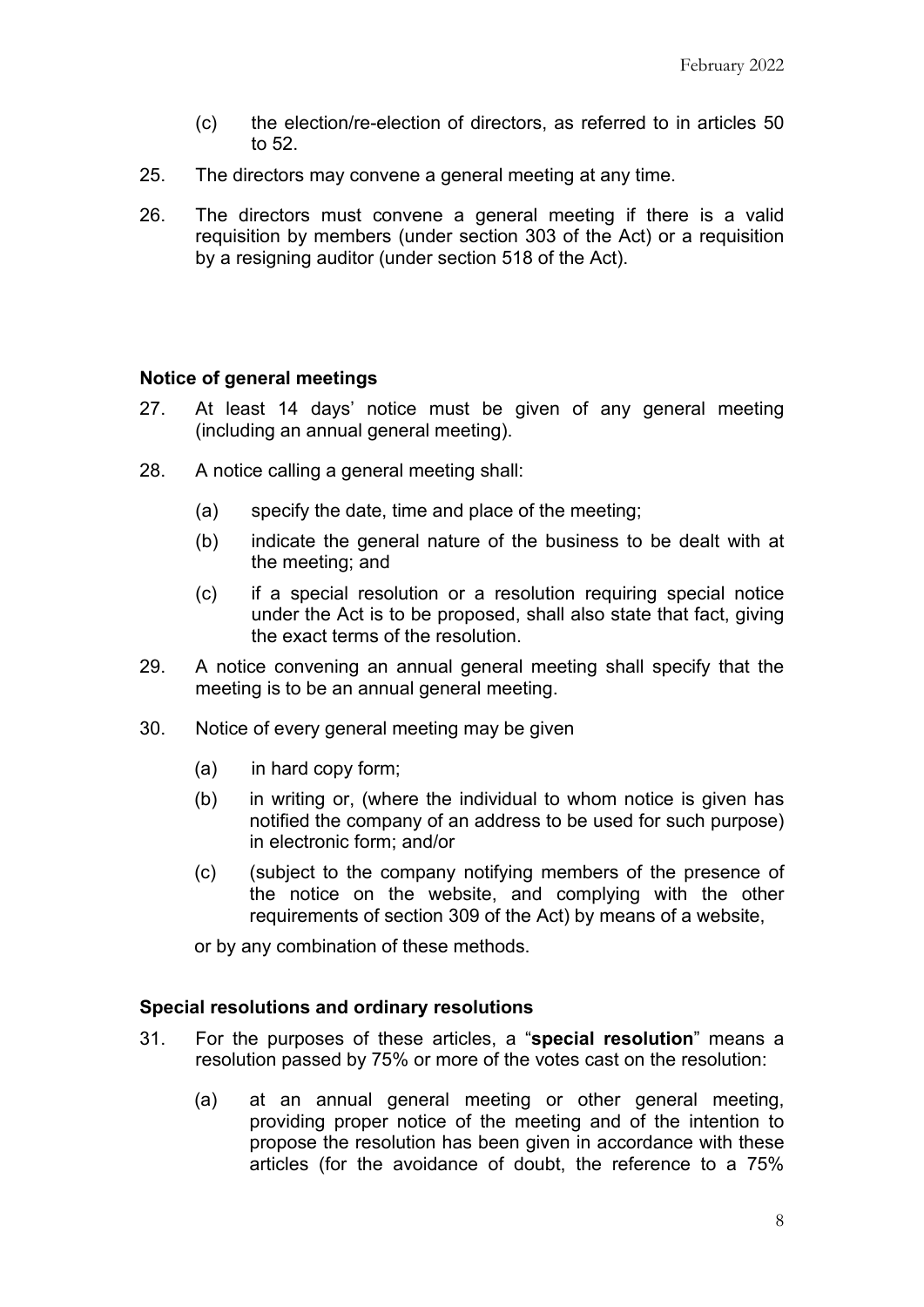majority relates only to the number of votes cast in favour of the resolution as compared with the number of votes cast against the resolution, and accordingly no account shall be taken of abstentions or members absent from the meeting); or

- (b) circulated as a written resolution and agreed by the members in accordance with the Act.
- 32. In addition to the matters expressly referred to elsewhere in these articles, the provisions of the Act allow the company, by special resolution (subject to article [9,](#page-2-1) where applicable):
	- (a) to alter its name; and
	- (b) to alter any provision of these articles or adopt new articles of association.
- 33. For the purposes of these articles, an "**ordinary resolution**" means a resolution passed by majority vote:
	- (a) by a majority vote at an annual general meeting or other general meeting, providing proper notice of the meeting has been given in accordance with these articles (taking account only of those votes cast in favour as compared with those votes against); or
	- (b) circulated as a written resolution and agreed by the members in accordance with the Act.

### **Procedure at general meetings**

- 34. No business shall be dealt with at any general meeting unless a quorum is present; the quorum for a general meeting shall be 12 (twelve) individuals entitled to vote (each being a member or a proxy for a member). It shall be competent to hold a general meeting using an electronic platform or by whatever arrangements the Directors consider appropriate to enable those attending a general meeting to exercise their rights to speak or vote at it. In such circumstances, those present will be required to verify their identity either by a registration process prior to the meeting or by using video or audio technology. If all the persons participating in a general meeting are not in the same place, they attend the general meeting if their circumstances are such that if they have rights to speak and vote at that meeting, they are able to exercise them. In determining whether members are participating in a general meeting, it is irrelevant where any member is or how they communicate with each other.
- 35. If a quorum is not present within 15 minutes after the time at which a general meeting was due to commence - or if, during a meeting, a quorum ceases to be present - the meeting shall stand adjourned to such time and place as may be fixed by the chairperson of the meeting.
- 36. The chair of the company shall (if present and willing to act as chairperson) preside as chairperson of each general meeting; if the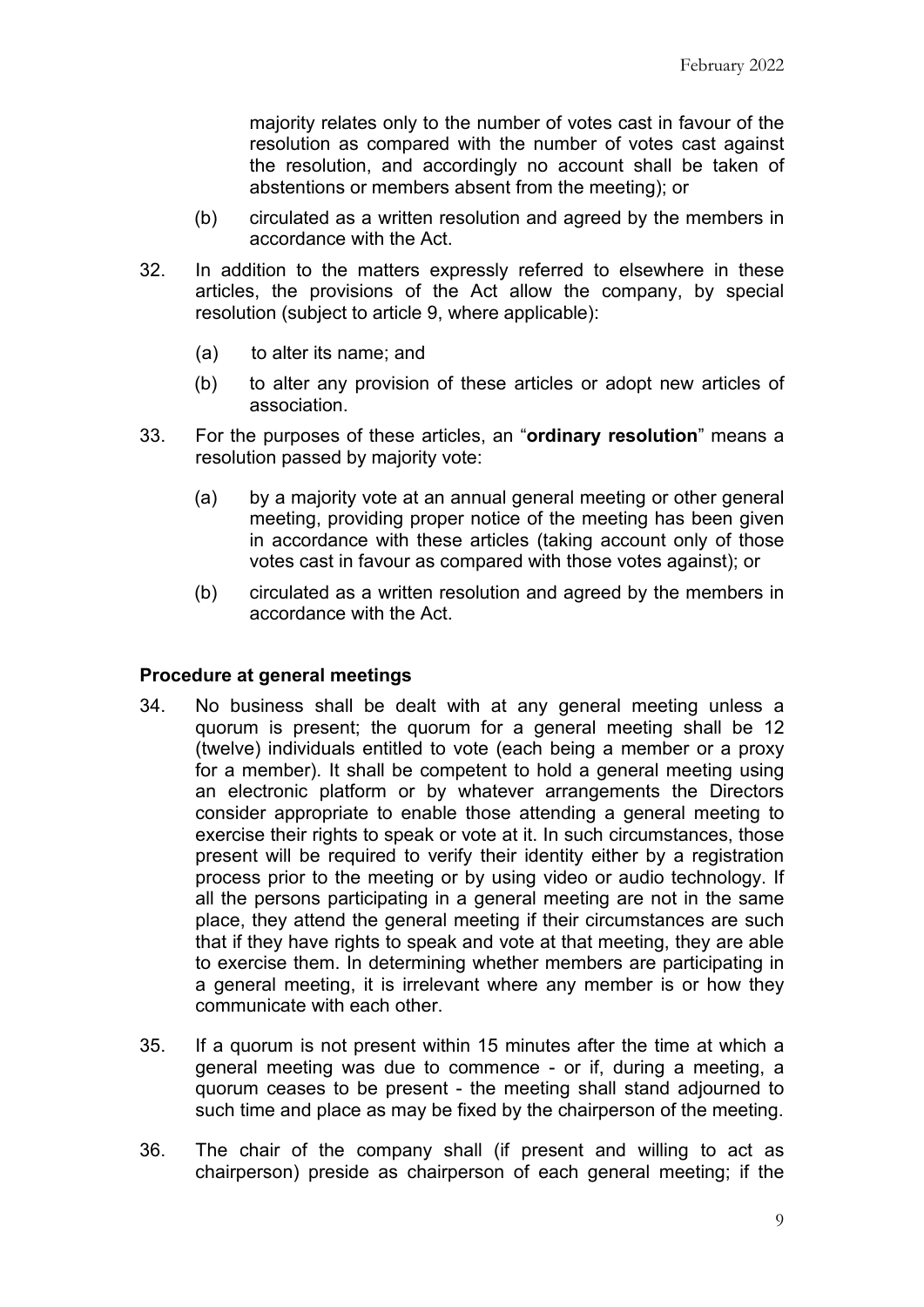chair is not present and willing to act as chairperson within 15 minutes after the time at which the meeting was due to commence, the directors present at the meeting shall elect from among themselves the person who will act as chairperson of that meeting.

- 37. The chairperson of a general meeting may, with the consent of the meeting, adjourn the meeting to such time and place as the chairperson may determine.
- 38. Every member shall have one vote, which (whether on a show of hands or on a secret ballot) may be given either personally or by proxy.
- 39. Any member who wishes to appoint a proxy to vote on his/her behalf at any meeting (or adjourned meeting):
	- (a) shall lodge with the company, at the company's registered office, a written instrument of proxy (in such form as the directors require), signed by him/her; or
	- (b) shall send by electronic means to the company, at such address as may have been notified to the members by the company for that purpose, an instrument of proxy (in such form as the directors require)

providing (in either case), the instrument of proxy is received by the company at the relevant address not less than 48 hours before the time for holding the meeting (or, as the case may be, adjourned meeting).

- 40. An instrument of proxy which does not conform with the provisions of article 39, or which is not lodged or sent in accordance with such provisions, shall be invalid.
- 41. A member shall not be entitled to appoint more than one proxy to attend on the same occasion.
- 42. A proxy appointed to attend and vote at any meeting instead of a member shall have the same right as the member who appointed him/her to speak at the meeting and need not be a member of the company.
- 43. A vote given, or ballot demanded, by proxy shall be valid notwithstanding that the authority of the person voting or demanding a ballot had terminated prior to the giving of such vote or demanding of such ballot, unless notice of such termination was received by the company at the company's registered office (or, where sent by electronic means, was received by the company at the address notified by the company to the members for that purpose) before the commencement of the meeting or adjourned meeting at which the vote was given or the ballot demanded.
- 44. If there are an equal number of votes for and against any resolution, the chairperson of the meeting shall not be entitled to a casting vote.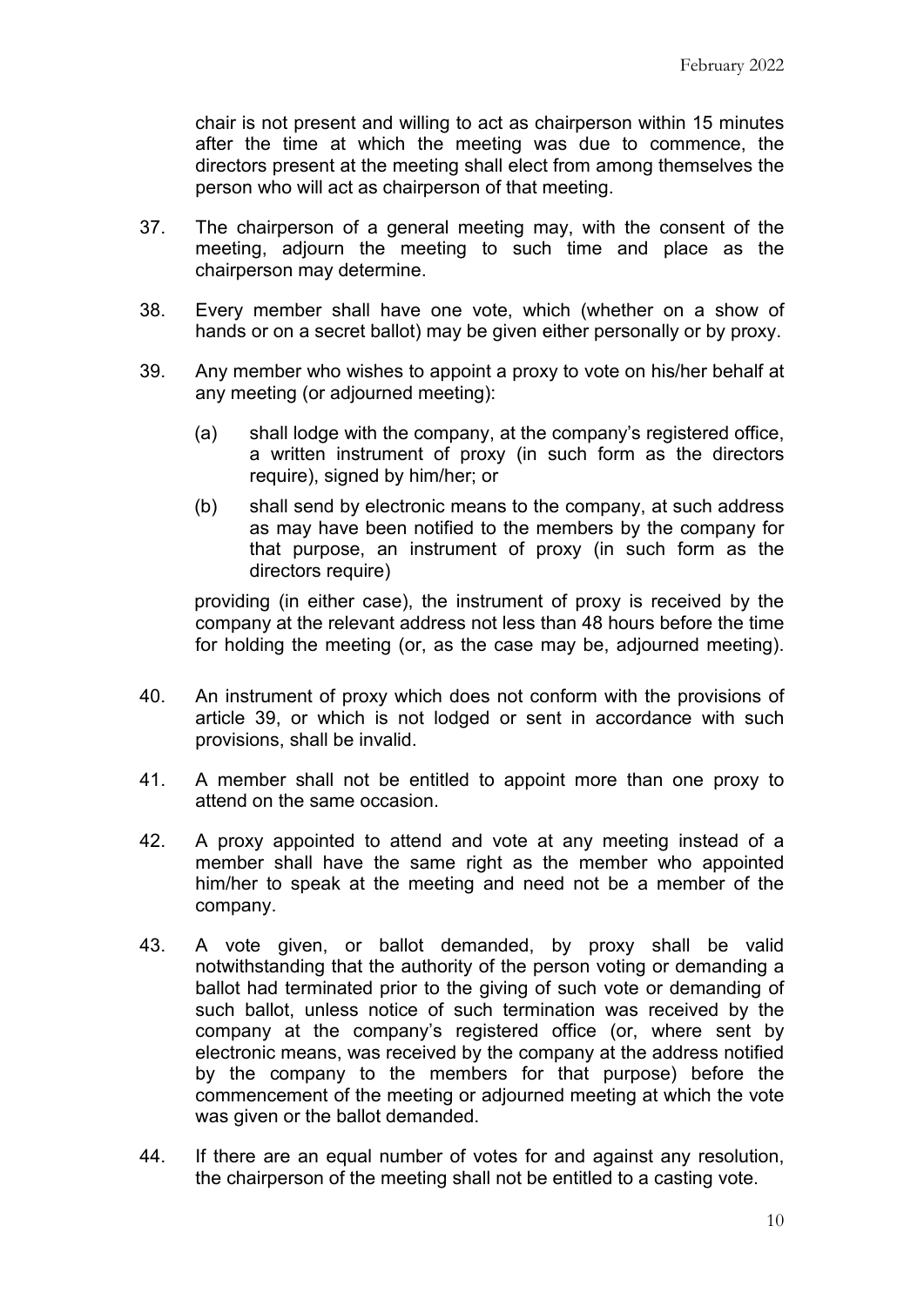- 45. A resolution put to the vote at a general meeting shall be decided on a show of hands unless a secret ballot is demanded by the chairperson (or by at least two persons present in person at the meeting and entitled to vote (whether as members or proxies for members)); a secret ballot may be demanded either before the show of hands takes place, or immediately after the result of the show of hands is declared.
- 46. If a secret ballot is demanded, it shall be taken at the meeting and shall be conducted in such a manner as the chairperson may direct; the result of the ballot shall be declared at the meeting at which the ballot was demanded.

### **Maximum number of directors**

47. The maximum number of Directors shall be 15 (fifteen), of whom no less than 5 directors shall be family members. If the number of Directors in this category falls below five, the directors shall call a general meeting as soon as reasonably practicable for the purpose of appointing such additional Directors who are family members as required to comply with this article.

# **Eligibility**

48. A person shall not be eligible for election/appointment as a Director unless he/she is a family member or friend of the company.

### **Patron and Ambassadors**

49. The Directors may at any time appoint suitably qualified persons to act in the capacity as Patron and as Ambassadors to promote the aims of the company. Such persons need not be members of the company, and shall not constitute directors of the company.

### **Election, appointment, retiral, re-election**

- 50. At any general meeting, the members may (subject to article 47) elect any member or friend of the organisation to be a Director, provided that in each case the person concerned is willing to act as such, and has completed the recruitment process referred to in Article 52.
- 51. The Directors may at any time appoint any family member (providing he/she is willing to act) to be a Director (subject to article 47) and may recommend such individual for election by the members at the next annual general meeting.
- 52. The Directors will oversee a recruitment process for new directors in advance of elections, to ensure potential candidates are best prepared to assume the roles.
- 53. Directors may serve a term of 4 (four) years. At each annual general meeting, the Directors who have completed their four year term shall be eligible for re-election as a Director for one further four year term.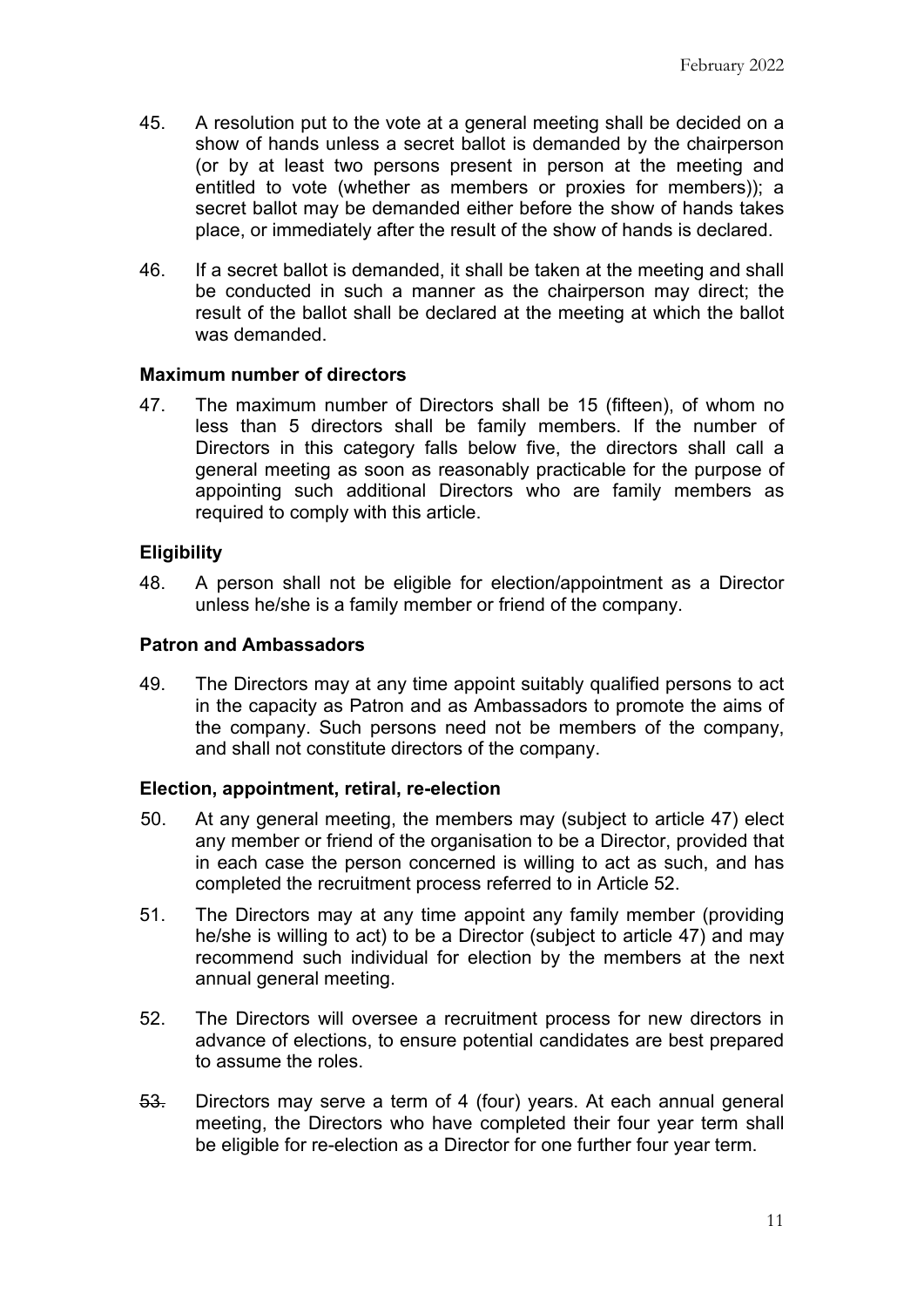# **Termination of office**

- 54. A director shall automatically vacate office if any of the following occurs:
	- (a) he/she ceases to be a director through the operation of any provision of the Act or becomes prohibited by law from being a director;
	- (b) he/she becomes debarred under any statutory provision from being a charity trustee;
	- (c) he/she becomes incapable for medical reasons of fulfilling the duties of his/her office and such incapacity is expected to continue for a period of more than six months;
	- (d) he/she ceases to be a member of the company;
	- (e) he/she becomes an employee of the company;
	- (f) he/she resigns office by notice to the company;
	- (g) he/she is absent (without permission of the directors) from more than three consecutive meetings of the directors, and the directors resolve to remove him/her from office; and
	- (h) he/she is removed from office by ordinary resolution (special notice having been given) in pursuance of section 168 of the Act; and
	- (i) he/she was appointed under Article 51 but is not subsequently elected by the members at a general meeting under Article 50; and
	- (j) an investigation by the directors finds he/she has materially breached the code of conduct or seriously or persistently breached charity trustee duties.

### **Register of directors**

55. The directors shall maintain a register of directors, setting out full details of each director, including the date on which he/she became a director, and also specifying the date on which any person ceased to hold office as a director.

#### **Office bearers**

- 56. The directors shall appoint a chair and such other office bearers (if any) as they consider appropriate, taking account of each candidate's statement to the Board in relation to their ability to meet the criteria set out in the WC?S Roles and Responsibilities document as from time to time amended.
- 57. All of the office bearers shall normally cease to hold office at the conclusion of each annual general meeting, but shall then be eligible for re-appointment.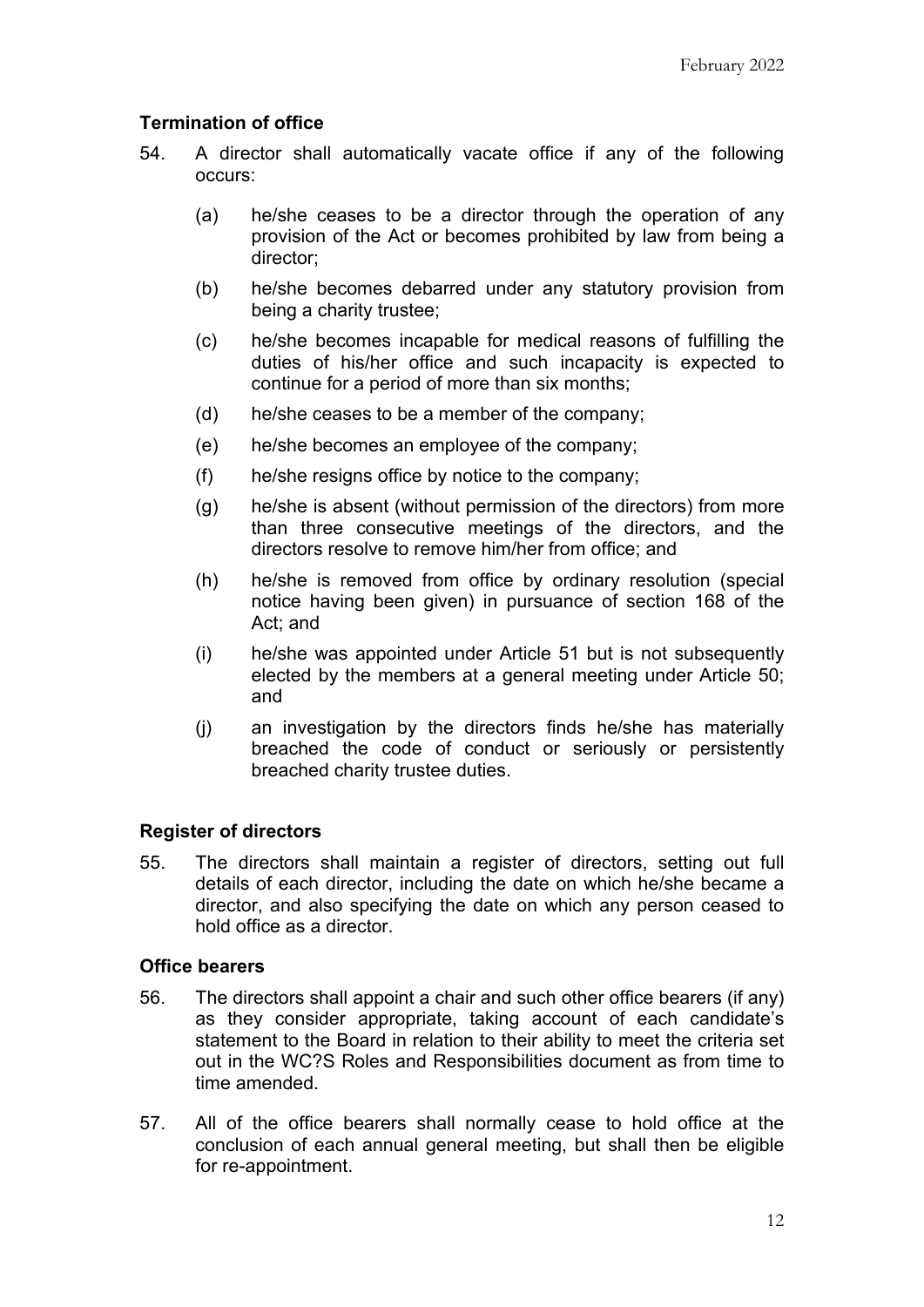58. A person elected to any office shall cease to hold that office if he/she ceases to be a director, or if he/she resigns from that office by written notice.

## **Powers of directors**

- 59. Subject to the provisions of the Act, and these articles, and subject to any directions given by special resolution, the company and its assets and undertaking shall be managed by the directors, who may exercise all the powers of the company.
- 60. A meeting of the directors at which a quorum is present may exercise all powers exercisable by the directors.

## **Personal interests**

- 61. A director who has a personal interest in any transaction or other arrangement which the company is proposing to enter into, must declare that interest at a meeting of the directors; he/she will be debarred (in terms of article 72) from voting on the question of whether or not the company should enter into that arrangement.
- 62. For the purposes of the preceding article, a director shall be deemed to have a personal interest in an arrangement if any partner or other close relative of his/hers or any firm of which he/she is a partner or any limited company of which he/she is a substantial shareholder or director (or any other party who/which is deemed to be connected with him/her for the purposes of the Act), has a personal interest in that arrangement.
- 63. Provided:
	- (a) he/she has declared his/her interest
	- (b) he/she has not voted on the question of whether or not the company should enter into the relevant arrangement and
	- (c) the requirements of article 60 are complied with,

a director will not be debarred from entering into an arrangement with the company in which he/she has a personal interest (or is deemed to have a personal interest under article 61) and may retain any personal benefit which he/she gains from his/her participation in that arrangement.

- 64. No director may serve as an employee (full time or part time) of the company, and no director may be given any remuneration by the company for carrying out his/her duties as a director.
- 65. Where a director provides services to the company or might benefit from any remuneration paid to a connected party for such services, then
	- (a) the maximum amount of the remuneration must be specified in a written agreement and must be reasonable;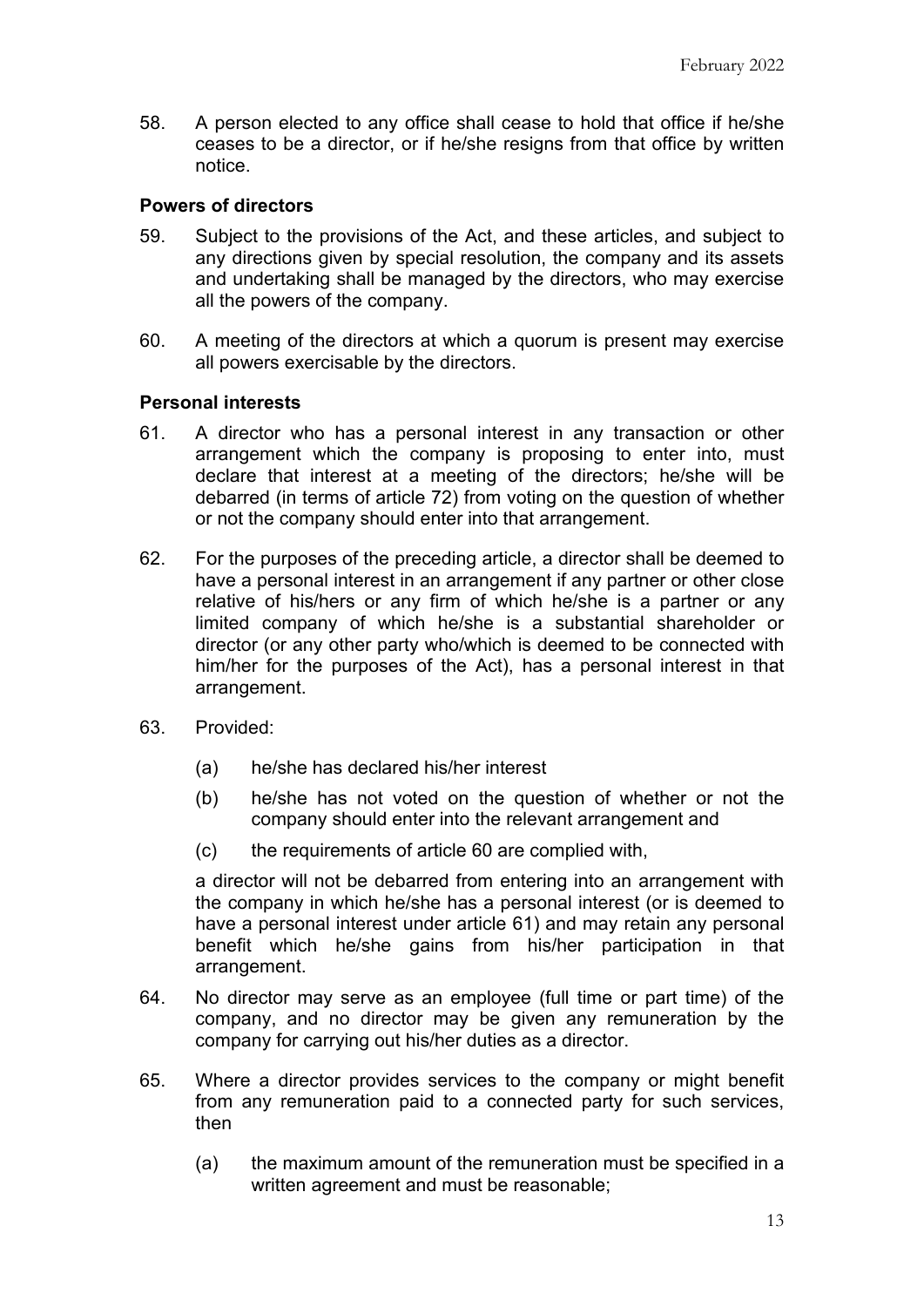- (b) the directors must be satisfied that it would be in the interests of the company to enter into the arrangement (taking account of that maximum amount); and
- (c) less than half of the directors must be receiving remuneration from the company (or benefit from remuneration of that nature).
- 66. The directors may be paid all travelling and other expenses properly and reasonably incurred by them in connection with their attendance at meetings of the directors, general meetings, or meetings of committees, or otherwise in connection with the carrying-out of their duties.
	- a. Notwithstanding the above, Directors who are family members will be entitled to receive support, relief, advocacy and aid from the Company via the same eligibility processes as ordinary family members.

### **Procedure at directors' meetings**

- 67. Any director may call a meeting of the directors or request the company secretary (if any) to call a meeting of the directors.
- 68. Questions arising at a meeting of the directors shall be decided by a majority of votes; if an equality of votes arises, the chairperson of the meeting shall have a casting vote.
- 69. No business shall be dealt with at a meeting of the directors unless a quorum is present. The quorum for meetings of the directors shall be five unless this number is changed by a majority vote of all the directors. It shall be competent to hold a meeting of the Directors using an electronic platform or by whatever arrangements the Directors consider appropriate to enable those attending a Directors meeting to exercise their rights to speak or vote at it. In such circumstances, those present will be required to verify their identity either by a registration process prior to the meeting or by using video or audio technology. If all the persons participating in a Directors meeting are not in the same place, they attend the meeting if their circumstances are such that if they have rights to speak and vote at that meeting, they are able to exercise them. In determining whether Directors are participating in a Directors meeting, it is irrelevant where any Director is or how they communicate with each other.
- 70. If at any time the number of directors in office falls below the number fixed as the quorum, the remaining director(s) may act only for the purpose of filling vacancies or of calling a general meeting.
- 71. Unless he/she is unwilling to do so, the chair of the company shall preside as chairperson at every directors' meeting at which he/she is present; if the chair is unwilling to act as chairperson or is not present within 15 minutes after the time when the meeting was due to commence, the directors present shall elect from among themselves the person who will act as chairperson of the meeting.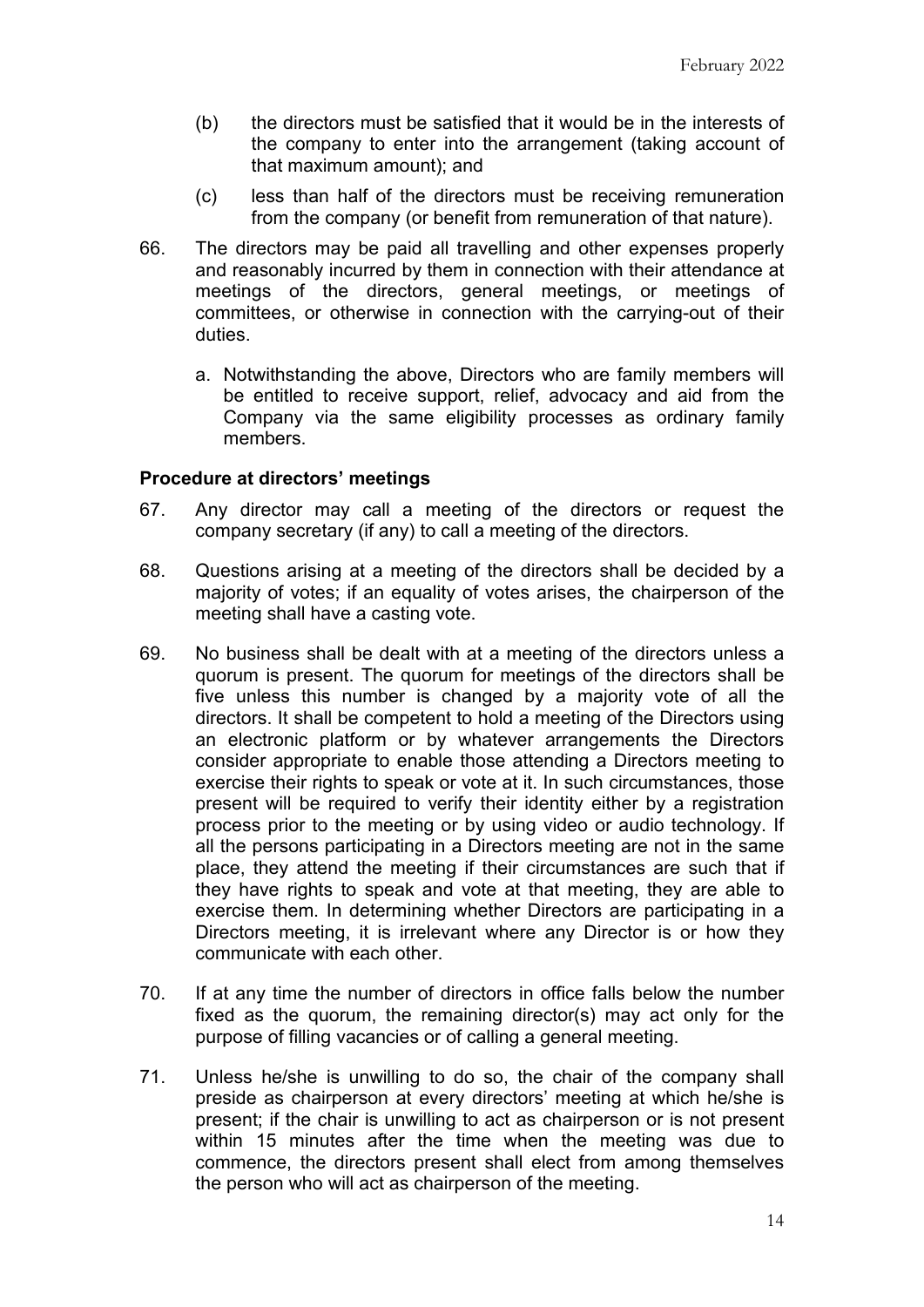- 72. The directors may, at their discretion, allow any person who they reasonably consider appropriate, to attend and speak at any meeting of the directors; for the avoidance of doubt, any such person who is invited to attend a directors' meeting shall not be entitled to vote.
- 73. A director shall not vote at a directors' meeting (or at a meeting of a committee) on any resolution concerning a matter in which he/she has a personal interest which conflicts (or may conflict) with the interests of the company; he/she must withdraw from the meeting while an item of that nature is being dealt with. A director shall not be counted in the quorum present at a meeting in relation to a resolution on which he/she is not entitled to vote.
- 74. For the purposes of article 73, a person shall be deemed to have a personal interest in a particular matter if any partner or other close relative of his/hers or any firm of which he/she is a partner or any limited company of which he/she is a substantial shareholder or director, has a personal interest in that matter.
- 75. A resolution in writing signed by all the Directors entitled to receive notice of a meeting of Directors or of a committee of Directors shall be as valid and effectual as if it had been passed at a meeting of Directors or (as the case may be) a committee of Directors duly convened and held; it may consist of several documents in the same form each signed by one or more Directors. A decision of the Directors is taken in accordance with this article when all eligible Directors indicate to each other by any means that they share a common view on a matter and shall be as valid and effectual as if it had been passed at a meeting of Directors. Such a decision may take the form of a resolution in writing, copies of which have been signed by each eligible Director or to which each eligible Director has otherwise indicated agreement in writing (for example, by e-mail). References in this article to eligible Directors are to Directors who would have been entitled to vote on the matter had it been proposed as a resolution at a meeting of Directors. A decision may not be taken in accordance with this article if the eligible Directors would not have formed a quorum at such a meeting.
- 76. The company may, by ordinary resolution, suspend or relax to any extent – either generally or in relation to any particular matter – the provisions of articles 73 to 75.

#### **Unanimous decisions**

77. A decision of the directors is taken in accordance with this article when all eligible directors indicate to each other by any means that they share a common view on a matter. Such a decision may take the form of a resolution in writing, copies of which have been signed by each eligible director or to which each eligible director has otherwise indicated agreement in writing (including by email). References in this article to "eligible directors" are to directors who would have been entitled to vote on the matter had it been proposed as a resolution at a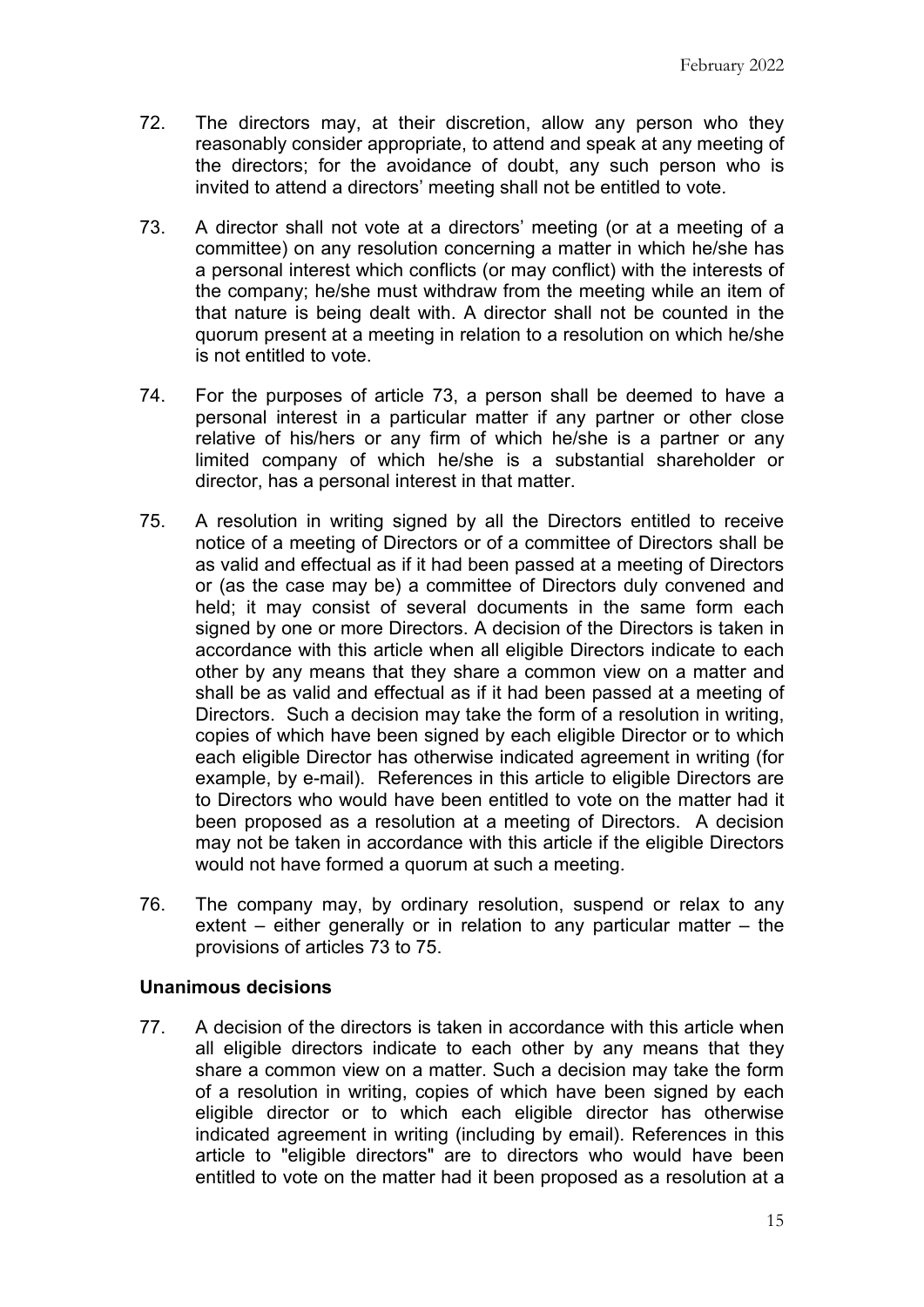directors' meeting. A decision may not be taken in accordance with this article if the eligible directors would not have formed a quorum at such a meeting in terms of article 68.

### **Conduct of directors**

- 78. Each of the directors shall, in exercising his/her functions as a director of the company, act in the interests of the company; and, in particular, must:
	- (a) seek, in good faith, to ensure that the company acts in a manner which is in accordance with its objects.
	- (b) act with the care and diligence which it is reasonable to expect of a person who is managing the affairs of another person
	- (c) to the best of their ability comply with the duties set out in the Duties of WC?S Directors document as from time to time amended
	- (d) in circumstances giving rise to the possibility of a conflict of interest of interest between the company and any other party:
		- (i) put the interests of the company before that of the other party, in taking decisions as a director; and
		- (ii) where any other duty prevents him/her from doing so, disclose the conflicting interest to the company and refrain from participating in any discussions or decisions involving the other directors with regard to the matter in question; and
	- (e) ensure that the company complies with any direction, requirement, notice or duty imposed on it by the Charities and Trustee Investment (Scotland) Act 2005.

#### **Delegation to sub-committees**

79. The directors may delegate any of their powers to any sub-committee consisting of one or more directors and such other persons (if any) as the directors may determine; they may also delegate to the chair of the company (or the holder of any other post) such of their powers as they may consider appropriate. It shall be competent to hold a subcommittee meeting using an electronic platform or by whatever arrangements the Directors consider appropriate to enable those attending a sub-committee meeting to exercise their rights to speak or vote at it. In such circumstances, those present will be required to verify their identity either by a registration process prior to the meeting or by using video or audio technology. If all the persons participating in a sub-committee meeting are not in the same place, they attend the meeting if their circumstances are such that if they have rights to speak and vote at that meeting, they are able to exercise them. In determining whether Directors are participating in a sub-committee meeting, it is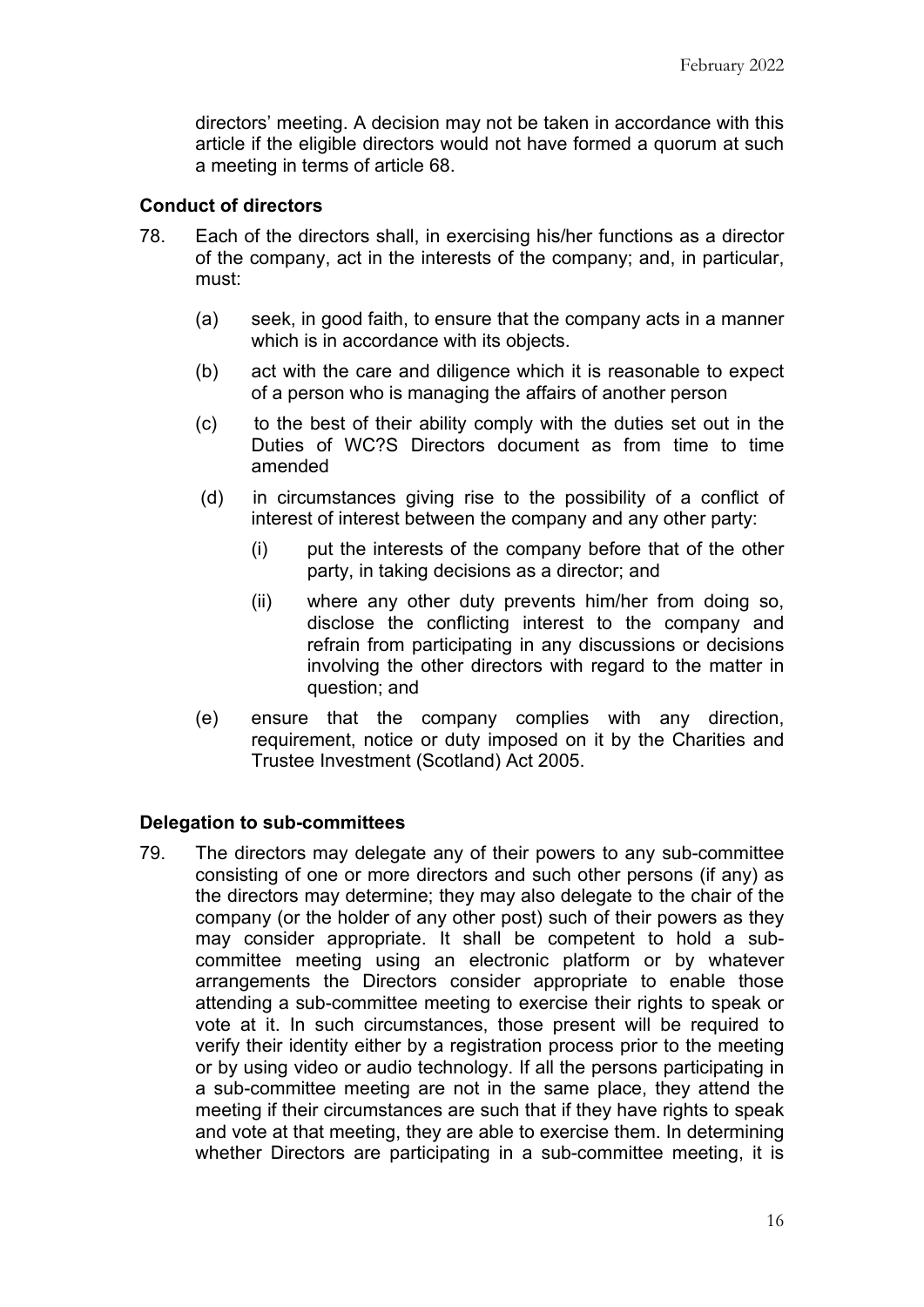irrelevant where any Director is or how they communicate with each other.

- 80. Any delegation of powers under article 79 may be made subject to such conditions as the directors may impose and may be revoked or altered.
- 81. The rules of procedure for any sub-committee shall be as prescribed by the directors.

# **Operation of bank accounts**

- 82. Subject to article 82, the signatures of two out of the signatories appointed by the directors shall be required in relation to all operations (other than lodgement of funds) on the bank and building society accounts held by the company; at least one out of the two signatures must be the signature of a director.
- 83. Any director, or the company secretary, may operate any bank or building society account held by the company if so authorised by a resolution of the directors and subject always to any terms imposed by the directors in granting such authorisation.

### **Secretary**

84. The directors may appoint any person to the office of company secretary. Otherwise, the directors shall (notwithstanding the provisions of the Act) appoint a company secretary, and on the basis that the term of the appointment, the remuneration (if any) payable to the company secretary, and the conditions of appointment shall be as determined by the directors. The company secretary may be removed by them at any time.

### **Minutes**

85. The directors shall ensure that minutes are made of all proceedings at general meetings, directors' meetings and meetings of committees; a minute of any meeting shall include the names of those present, and (as far as possible) shall be signed by the chairperson of the meeting.

### **Accounting records and annual accounts**

- 86. The directors shall ensure that proper accounting records are maintained in accordance with all applicable statutory requirements.
- 87. The directors shall prepare annual accounts, complying with all relevant statutory requirements; if an audit is required under any statutory provisions or if they otherwise think fit, they shall ensure that an audit of such accounts is carried out by a qualified auditor.
- 88. No member shall (unless he/she is a director) have any right of inspecting any accounting or other records, or any document of the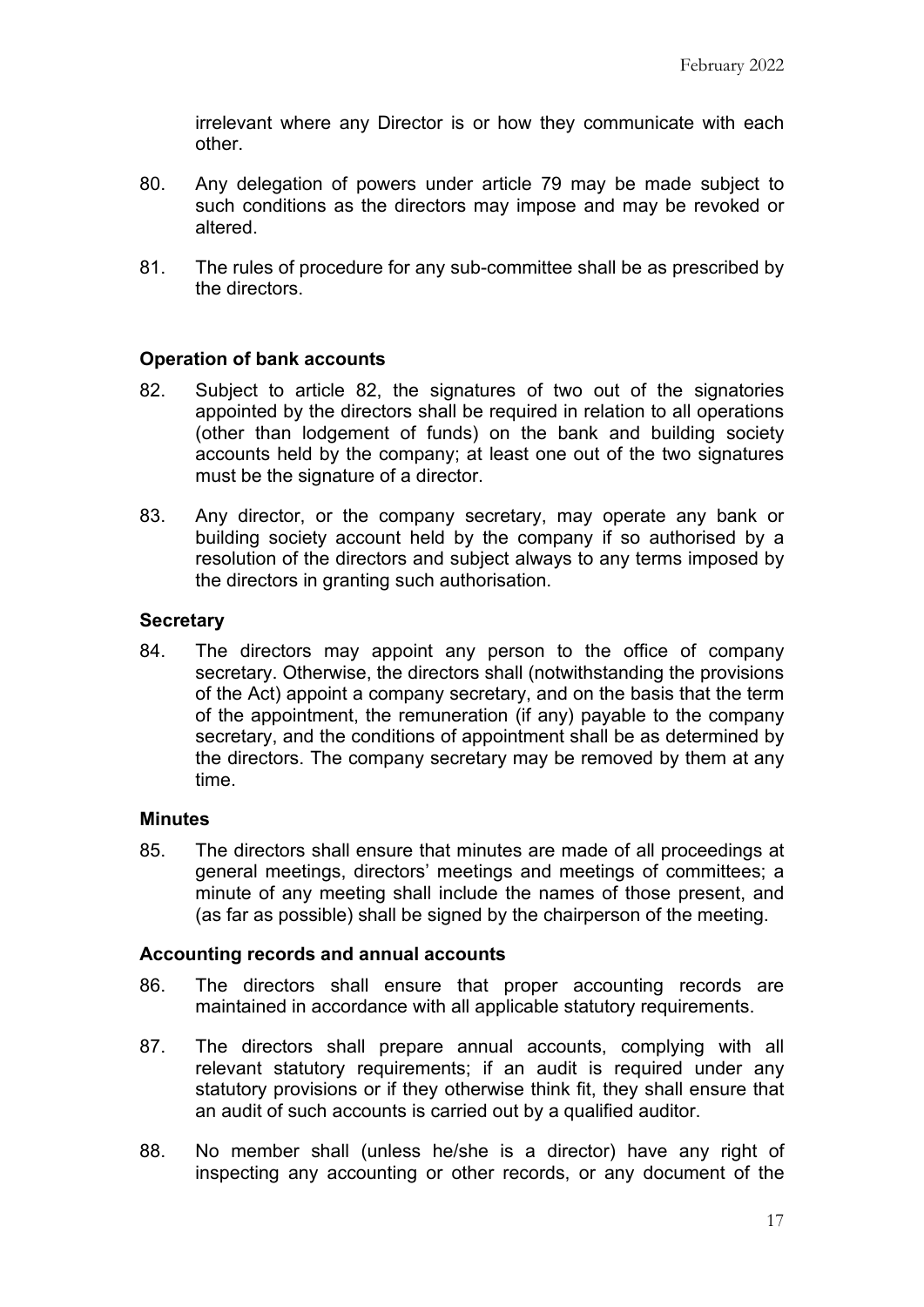company, except as conferred by statute or as authorised by the directors or as authorised by ordinary resolution of the company.

#### **Notices**

- 89. Any notice which requires to be given to a member under these articles shall be given either in writing or by electronic means; such a notice may be given personally to the member *or* be sent by post in a pre-paid envelope addressed to the member at the address last intimated by him/her to the company *or* (in the case of a member who has notified the company of an address to be used for that purpose) may be given to the member by electronic means.
- 90. Any notice, if sent by post, shall be deemed to have been given at the expiry of 24 hours after posting; for the purpose of proving that any notice was given, it shall be sufficient to prove that the envelope containing the notice was properly addressed and posted.
- 91. Any notice sent by electronic means shall be deemed to have been given at the expiry of 24 hours after it is sent; for the purpose of proving that any notice sent by electronic means was indeed sent, it shall be sufficient to provide any of the evidence referred to in the relevant guidance issued from time to time by the Institute of Chartered Secretaries and Administrators.

### **Winding-up**

- 92. If on the winding-up of the company any property remains after satisfaction of all the company's debts and liabilities, such property shall be transferred to such body or bodies (whether incorporated or unincorporated) as may be determined by the members of the company at or before the time of dissolution (or, failing such determination, by such court as may have or acquire jurisdiction), to be used solely for a charitable purpose or charitable purposes.
- 93. For the avoidance of doubt, a body to which property is transferred under article 84 may be a member of the company.
- 94. To the extent that effect cannot be given to article 91 (as read with article 92), the relevant property shall be applied to some charitable purpose or purposes.

#### **Indemnity**

95. Every director or other officer of the company (except the auditor) shall be indemnified (to the extent permitted by sections 232, 234, 235, 532 and 533 of the Act) out of the assets of the company against any loss or liability which he/she may sustain or incur in connection with the execution of the duties of his/her office; that may include, without prejudice to that generality, (but only to the extent permitted by those sections of the Act), any liability incurred by him/her in defending any proceedings (whether civil or criminal) in which judgement is given in his/her favour or in which he/she is acquitted **or** any liability in